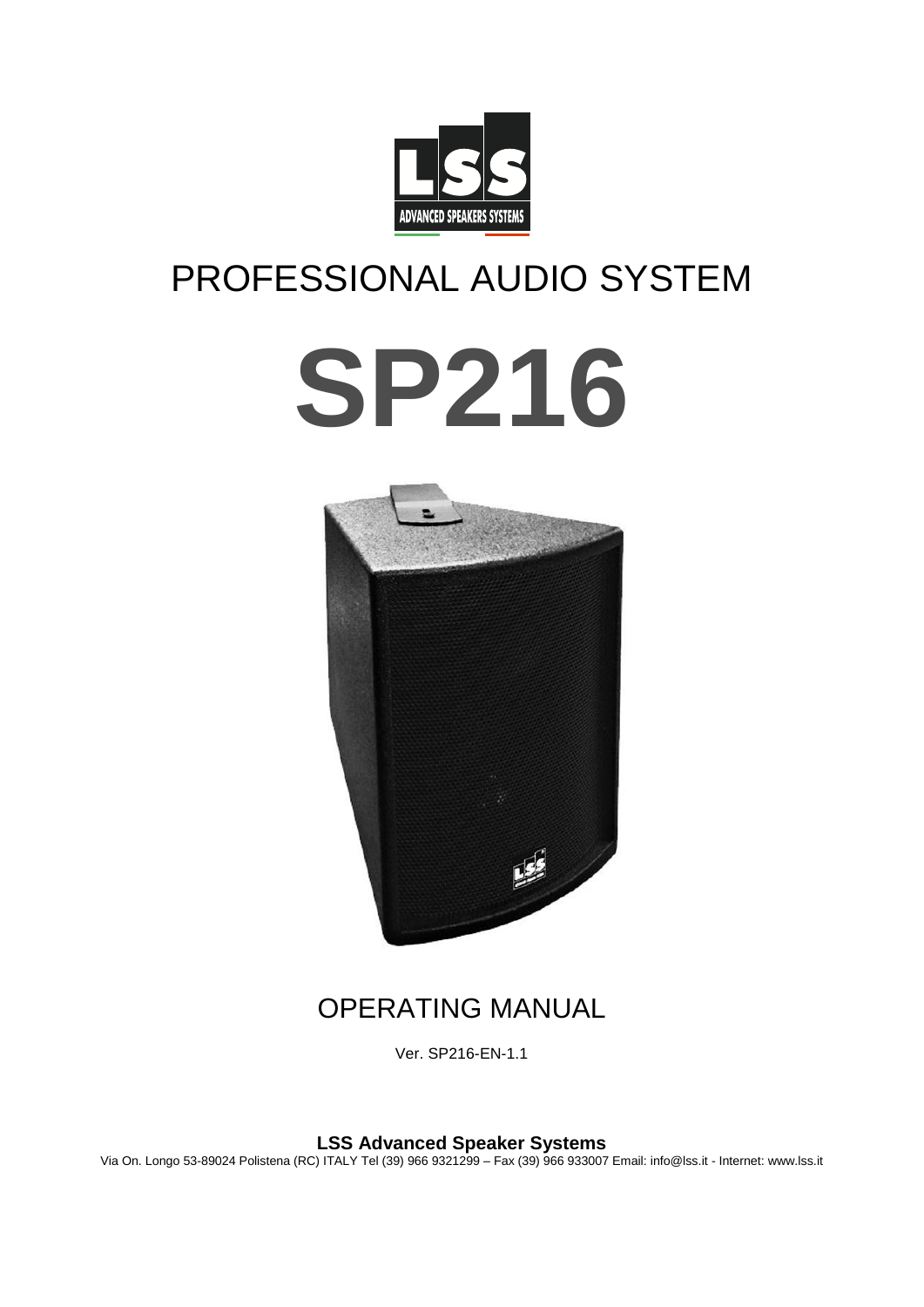### **NOTICE:**

LSS products are manufactured for use according to proper procedures by a qualified operator and only for the purposes described in this manual. The following conventions are used to indicate and classify precautions in this manual. Always heed the information provided with them. Failure to heed precautions can result in injury to people or damage to property.

### **© LSS, 2016**

All rights reserved. No part of this publication may be reproduced, stored in a retrieval system, or transmitted, in any form, or by any means, mechanical, electronic, photocopying, recording, or otherwise, without the prior written permission of LSS.

No patent liability is assumed with respect to the use of the information contained herein. Moreover, because LSS is constantly

striving to improve its high-quality products, the information contained in this manual is subject to change without notice. Every precaution has been taken in the preparation of this manual. Nevertheless, LSS assumes no responsibility for errors or omissions. Neither is any liability assumed for damages resulting from the use of the information contained in this publication.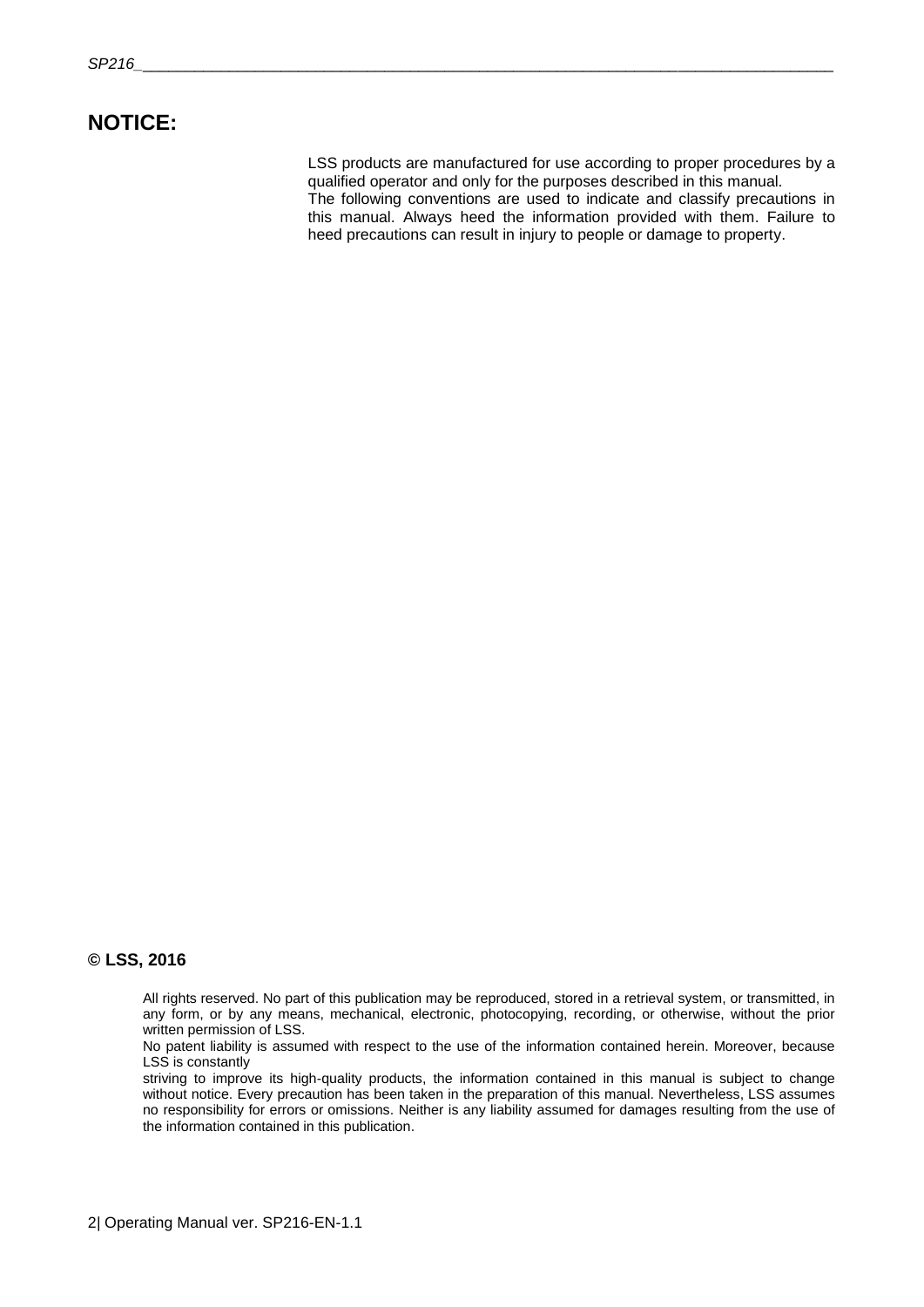

# **SUMMARY**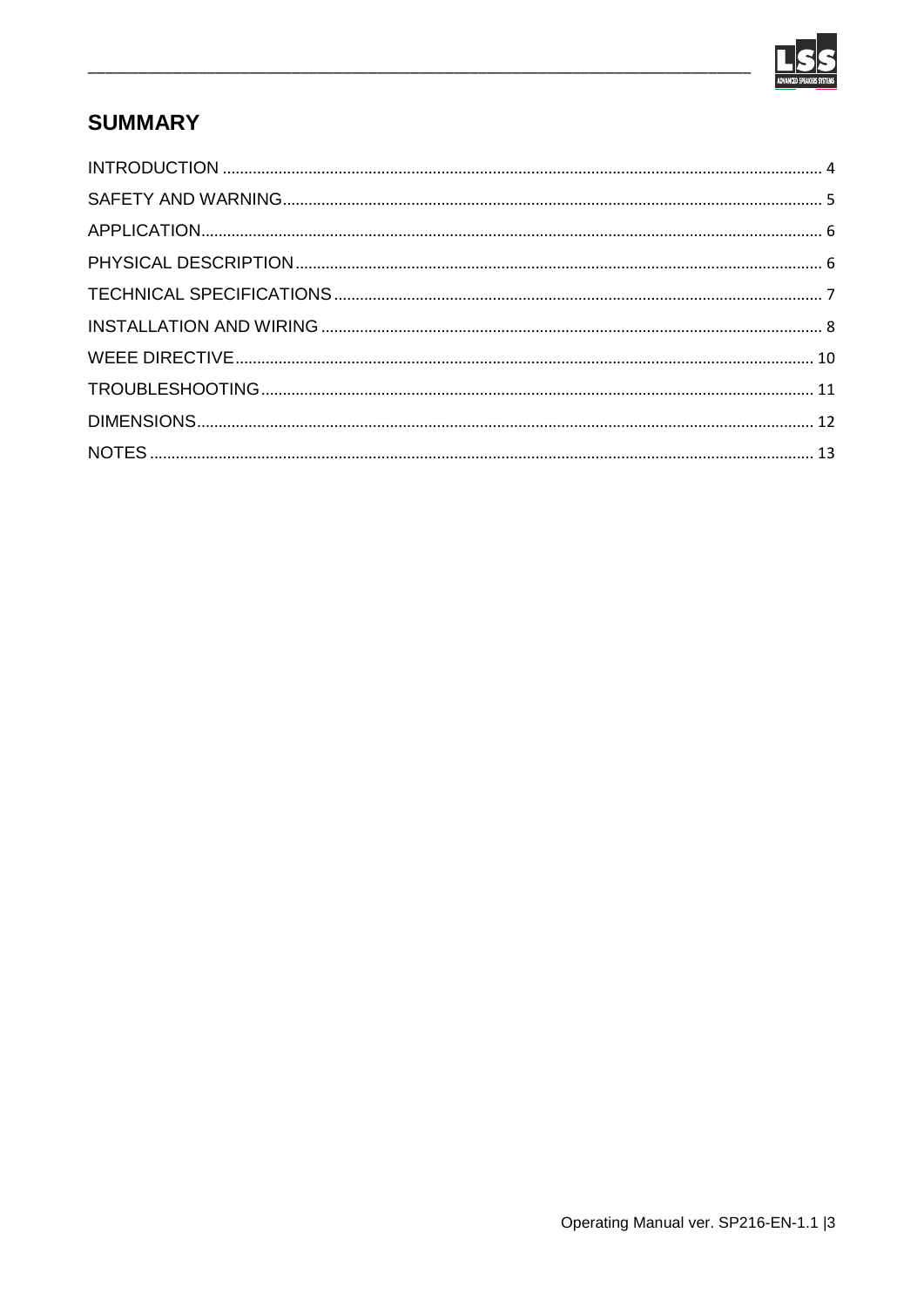### <span id="page-3-0"></span>**INTRODUCTION**

Congratulation on the purchase of your new LSS loudspeaker.

Quality innovation and versatility, this is a summary of the new system developed by LSS for professional sound users.

LSS produces professional audio products – the result of exceptional engineering and meticulous craftsmanship.

This manual is intended for use with LSS loudspeaker. This includes: safety precautions; installation, set-up and operating instruction.

Please read this manual plus any accompanying manual and follow all relevant precautions and instructions. This should allow you to obtain the maximum performance from your new loudspeaker.

Where there are conflicts or overlaps, the information in any accompanying manual supersedes the information in this manual.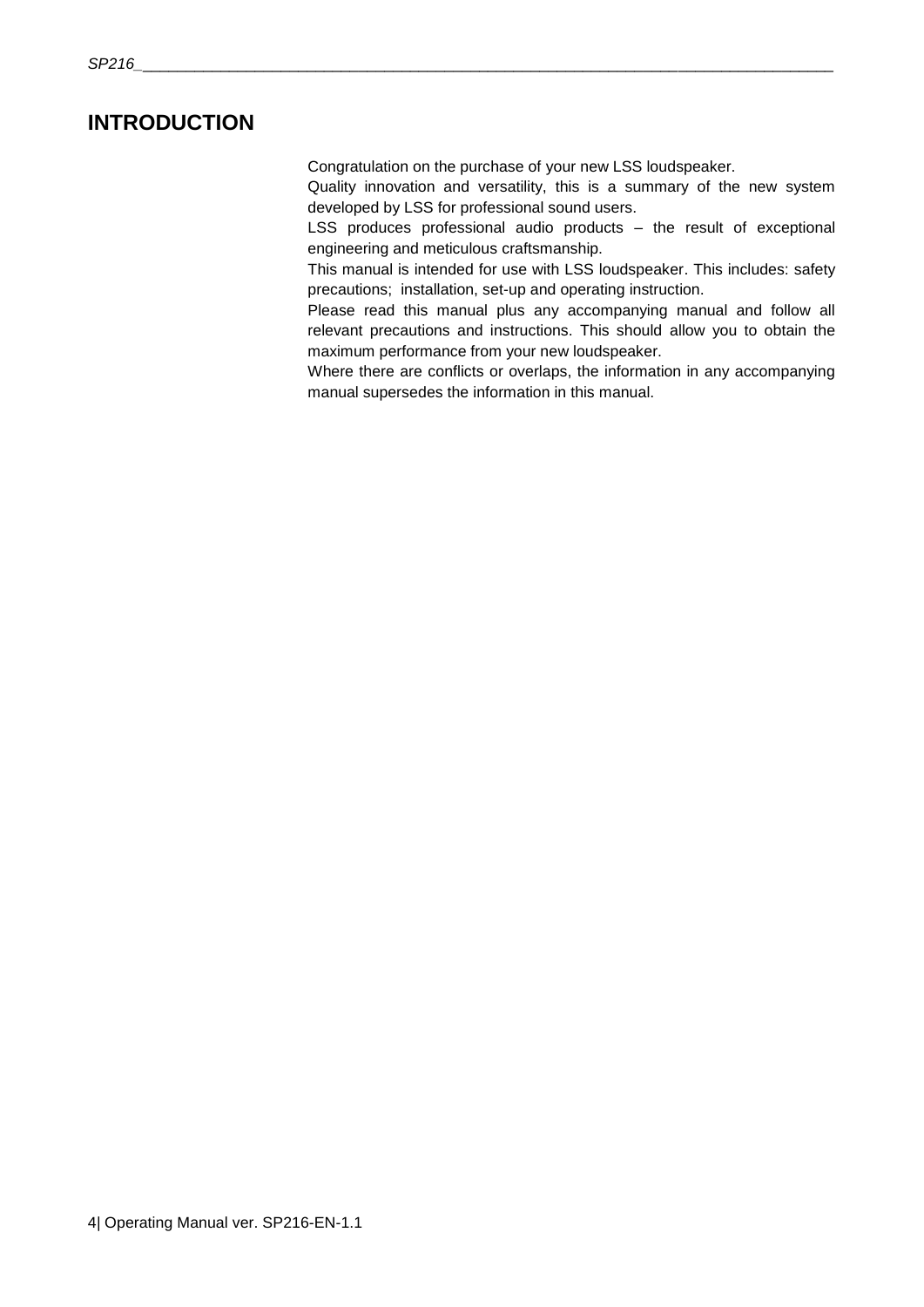

### <span id="page-4-0"></span>**SAFETY AND WARNING**

#### **IMPORTANT! SAFETY WARNING!**

\_\_\_\_\_\_\_\_\_\_\_\_\_\_\_\_\_\_\_\_\_\_\_\_\_\_\_\_\_\_\_\_\_\_\_\_\_\_\_\_\_\_\_\_\_\_\_\_\_\_\_\_\_\_\_\_\_\_\_\_\_\_\_\_\_\_\_\_\_\_\_\_\_\_\_\_\_\_

**In the interest of their own and others' safety and to prevent voiding the warranty, we recommend a careful reading of this section before using the product.**

- This product was designed and manufactured to be used as a speaker system in the context of a typical sound reinforcement system.

The use for any purpose other than these is not provided by the manufacturer and is therefore under the direct responsibility of the user / installer.

- This device complies with class I (must be connected to the outlet with a protective earthing connection).

#### **TO AVOID THE RISK OF FIRE AND / OR ELECTRIC SHOCK\*:**

- Do not expose this system to rain or moisture. Do not expose the apparatus to dripping or splashing water. Do not place objects filled with liquids, such as drinks, on the apparatus.

- Before connecting the system, be sure the mains voltage corresponds to that stated on the product.

- Connect this appliance to a power outlet with earth contact, according to national security force, via a power cable of adequate section ends with a plug or connector that meets the applicable safety regulations.

- The unit is connected to the network even when the power switch is in position '0' (OFF). Before any maintenance, disconnect the power cable from the outlet.

\*Risk of electric shock only for self-powered system.

#### **IMPORTANT! SAFETY PRECAUTIONS!**

Read This First.

Read and heed all warnings and safety instructions in this Manual before using the product.

Failure to follow all precautions can result in equipment damage and / or personal injury.

- 1. Read these instructions.
- 2. Keep these instructions
- 3. Heed all warnings and follow all instructions.
- 4. Use only attachments/accessories specified by the manufacturer.
- 5. Use only with the cart, stand, tripod, bracket, or table specified by the manufacturer, or sold with the apparatus. When a cart is used, use caution when moving the cart/apparatus combination to avoid injury from tip-over.
- 6. Refer all servicing to qualified service personnel. Servicing is required when the apparatus has been damaged in any way, such as power-supply cord or plug is damaged, liquid has been spilled or objects have fallen into the apparatus, the apparatus has been exposed to rain or moisture, does not operate normally, or has been dropped.
- 7. LSS loudspeakers can produce sound levels capable of causing permanent hearing damage from prolonged exposure. The higher the sound level, the less exposure needed to cause such damage

CAUTION: This product is energized as long as it is connected to the AC.

CAUTION: Allow at least six inches of free space all around the amplifier for sufficient ventilation.





TO REDUCE THE RISK OF ELECTRIC SHOCK<br>DO NOT REMOVE COVER (OR BACK)<br>NO USER SERVICEABLE PARTS INSIDE<br>REFER SERVICING TO QUALIFIED SERVICE PERSONNEL

TO REDUCE THE RISK OF FIRE OR ELECTRIC SHOCK<br>DO NOT EXPOSE THIS EQUIPMENT TO RAIN OR MOISTURE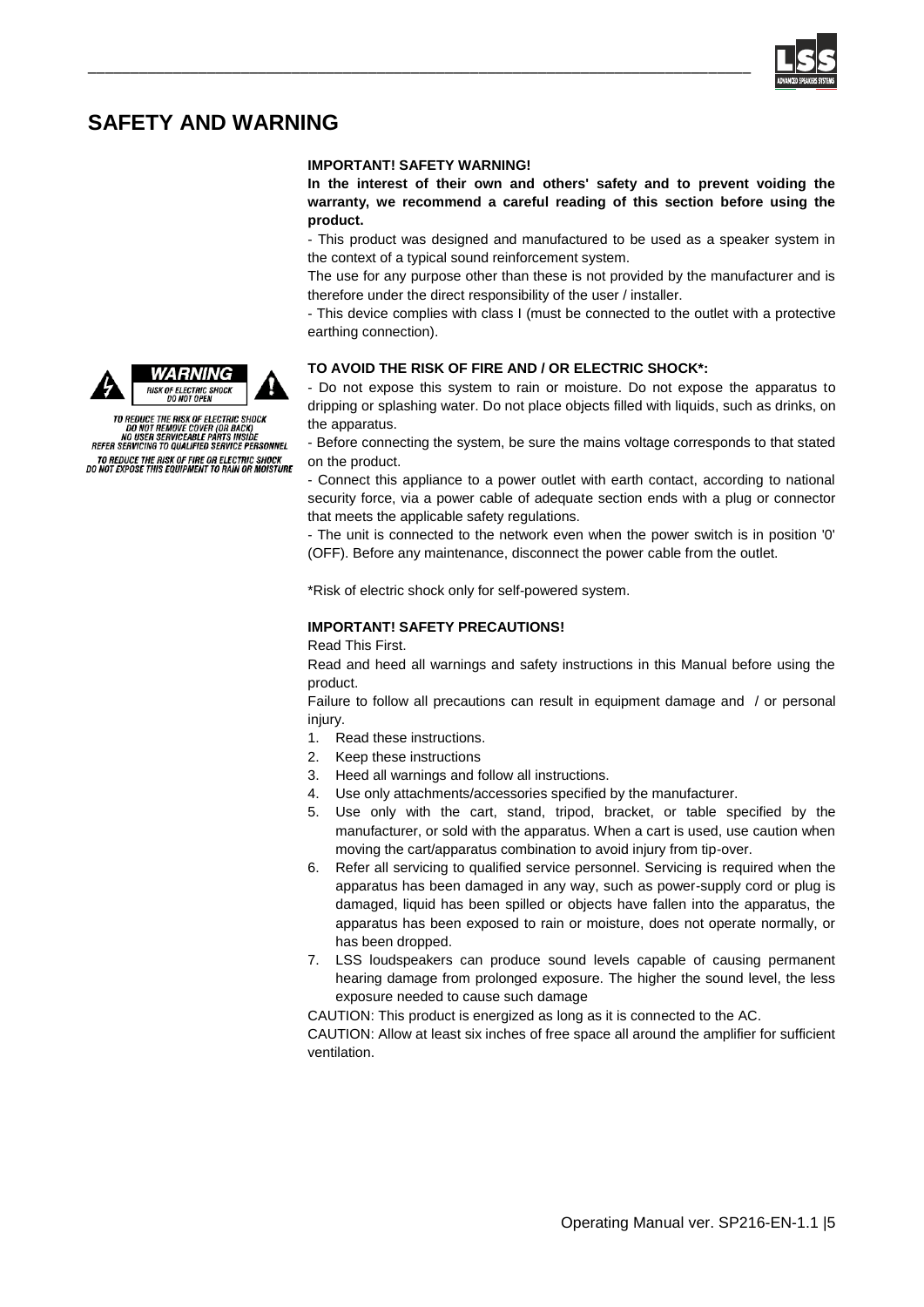### <span id="page-5-0"></span>**APPLICATION**

LSS's SP216 is a compact 2-WAY loudspeaker system ideal for medium and smaller clubs, dance floors and all distributed systems. The cabinet, offers built-in flying points for both horizontal and vertical mounting.

SP216 uses one 160 mm (6") mid-woofers with 38 mm (1.5") voice coil and one 26 mm (1") driver on conical horn. The trapezoidal cabinet allows flexible fixing in low ceiling venues or easy construction of clusters and arrays. The system provides high output, low distortion sound reinforcement. The internal passive crossover of 12db/octave and Poliswitch protection offers better performance in portable and permanently installed applications. The 13° per side trapezoidal angles match the 80° horizontal coverage pattern allowing the creation of tight packed clusters. It is ideal for sound reinforcement in A/V events. The comprehensive system mounting points permit safe suspension in permanent installations.

**TOP** [H] SIDE FRONT REAR [I] 圃 [F] [D] [B]  $[A]$ BOTTOM [E] [C] [G]  $[J]$ ဧို [A] Enclosure Cabinet **[F]** Connection Panel [B] Reflex [G] Safety Fixing Point

### <span id="page-5-1"></span>**PHYSICAL DESCRIPTION**

- 
- 
- [C] Steel Protection Grid **and Contact Contact Contact Contact Contact Contact Contact Contact Contact Contact Contact Contact Contact Contact Contact Contact Contact Contact Contact Contact Contact Contact Contact Contact**
- [D] HF Driver [I] Mounting Nut
- [E] Woofer [J] Mounting Nut
- 
- -

Materials and construction meet the highest professional standards to ensure maximum reliability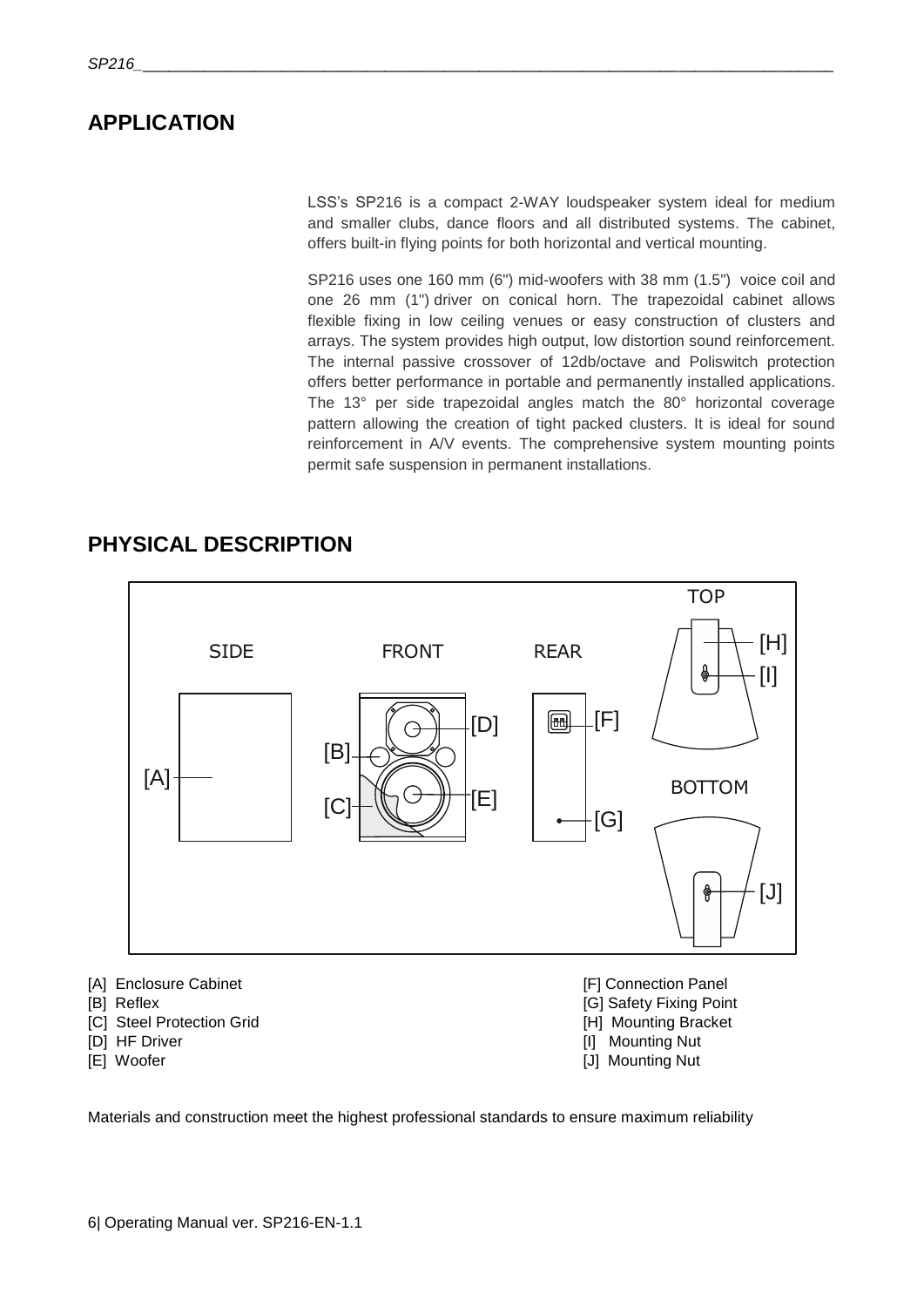

# <span id="page-6-0"></span>**TECHNICAL SPECIFICATIONS**

| <b>PHYSICAL</b>           | Dimensions mm $(\pm 1$ mm)<br>[Inches]       | Height 335 [13.19"]                                         |
|---------------------------|----------------------------------------------|-------------------------------------------------------------|
|                           |                                              | Front Width 240 [9.45"]                                     |
|                           |                                              | Rear Width 120 [4.72"]                                      |
|                           |                                              | Depth 273 [10.75"]                                          |
|                           |                                              | Trapezoidal Angles 13°                                      |
|                           | <b>Weight Kilograms</b>                      | Net Weight 6.5                                              |
|                           |                                              | Shipping Weight 8                                           |
| <b>SYSTEM PERFORMANCE</b> | <b>Frequency Response</b>                    | $±5$ dB 70 Hz ~ 20 KHz                                      |
|                           |                                              | $-10$ dB 60Hz                                               |
|                           | Sensitivity (1 Watt @ 1 m)                   | Full Range Passive 92 dB                                    |
|                           | <b>Max SPL Calculated</b>                    |                                                             |
|                           | (Power AES)<br>[PEAK]                        | 112 dB<br>[116 dB]                                          |
|                           | Nominal Input Impedance $(\Omega)$           | Full Range Passive 8 $\Omega$                               |
|                           |                                              | LF 8 Q                                                      |
|                           |                                              | HF 8 $\Omega$                                               |
|                           | Power Handling (Watt cont.<br>AES)<br>[PEAK] | Full Range Passive 100 W                                    |
|                           |                                              | [250 W]                                                     |
|                           |                                              | LF 80 W [200 W]                                             |
|                           |                                              | HF 20 W [50 W]                                              |
|                           | Nominal Dispersion (@-6<br>dB)               | Horizontal 80°                                              |
|                           |                                              | Vertical 80°                                                |
| <b>MECHANYCAL</b>         | <b>Enclosure material</b>                    | MDF of 12 mm [0.47 inches]                                  |
|                           | <b>Finish</b>                                | Texture poliuretanic black paint                            |
|                           | <b>Suspension</b>                            | 3 point mounting suspension                                 |
|                           | Grille                                       | Powder coated perforated steel<br>with anti-dust foam       |
|                           | <b>Connectors</b>                            | <b>Black and red Clamps</b>                                 |
|                           | <b>Accessories</b>                           | Mounting Bracket (Included)<br>Fly clip with ring(Optional) |

\_\_\_\_\_\_\_\_\_\_\_\_\_\_\_\_\_\_\_\_\_\_\_\_\_\_\_\_\_\_\_\_\_\_\_\_\_\_\_\_\_\_\_\_\_\_\_\_\_\_\_\_\_\_\_\_\_\_\_\_\_\_\_\_\_\_\_\_\_\_\_\_\_\_\_\_\_\_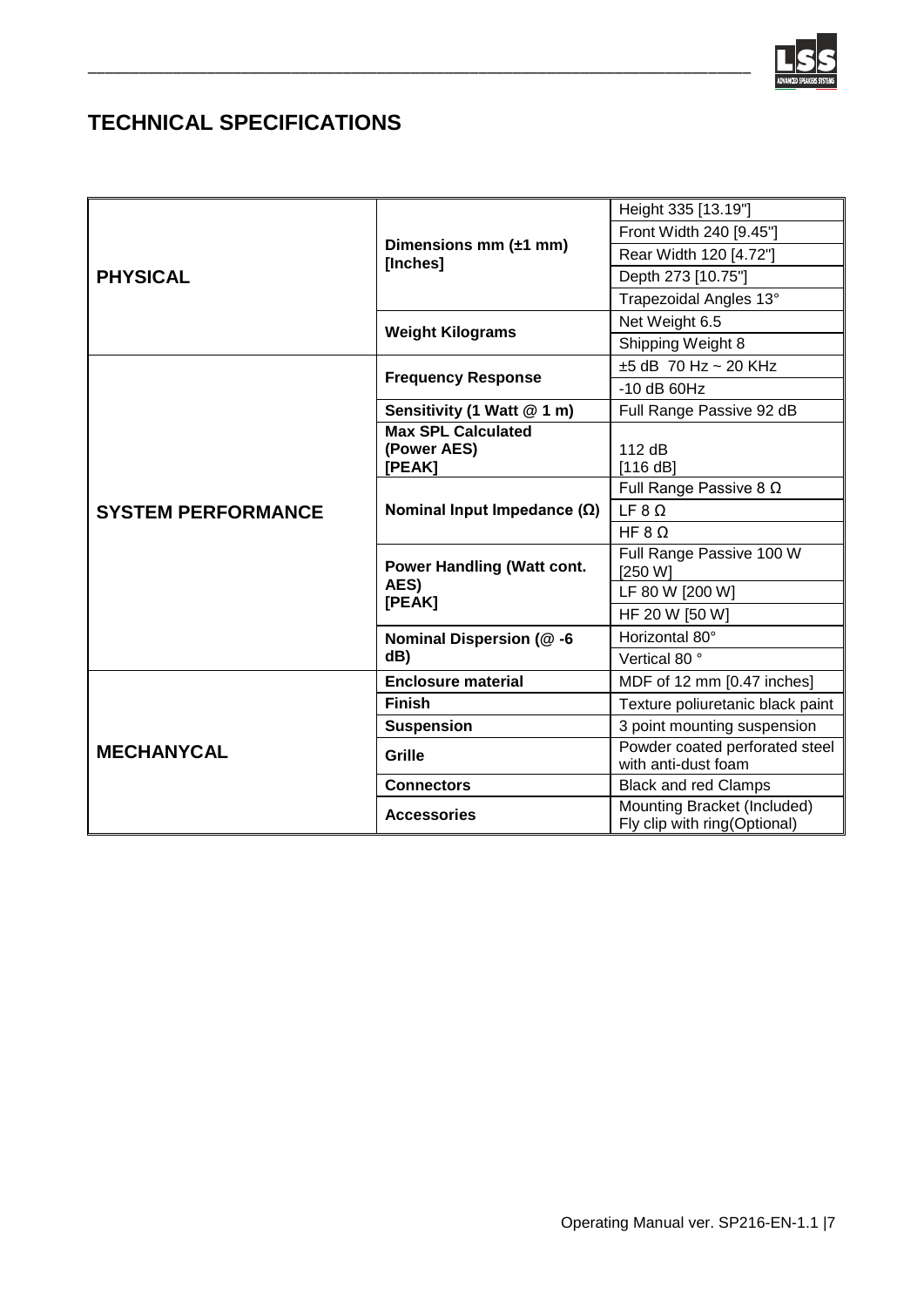### <span id="page-7-0"></span>**INSTALLATION AND WIRING**



SP216 speaker can be mounted to the wall or roof using its own bracket.

The bracket must be fixed to the wall through the fixing holes using plugs suitable to support the weight of the entire apparatus.

Bracket must be secured to the speaker with the screws on the top and bottom of the case.

Once the bracket is fixed to the support, you can rotate the case respect to the bracket.

Installation can be done either in vertical or horizontal position.

Choose a safe mounting location, so as to prevent the cables can be stepped on or create tripping hazards.

Make sure that the shape and extent of the supporting surfaces are such as to ensure a safe support.

In the back of speaker there is another mounting hole, it can be used as safety fixing point if required.

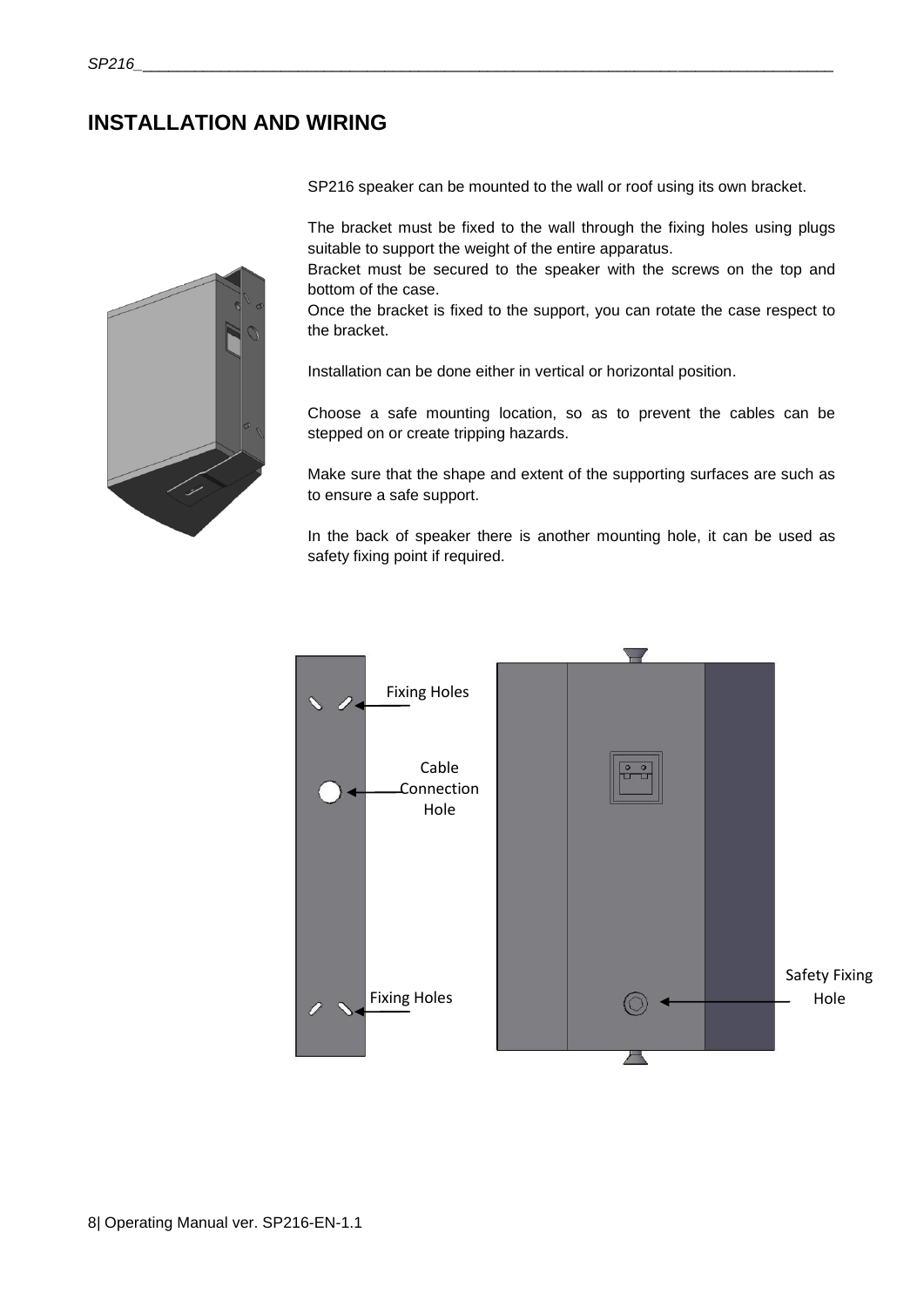



Before making connections between mixer and speakers, make sure the mixer volume is turned down.

In the connection panel there are two clamps used for electrical connection: one red (Positive) and one black (Negative).

Recommended configuration in basic stereo system is represented below:



\_\_\_\_\_\_\_\_\_\_\_\_\_\_\_\_\_\_\_\_\_\_\_\_\_\_\_\_\_\_\_\_\_\_\_\_\_\_\_\_\_\_\_\_\_\_\_\_\_\_\_\_\_\_\_\_\_\_\_\_\_\_\_\_\_\_\_\_\_\_\_\_\_\_\_\_\_\_

Recommended configuration using multiple speakers is represented below:

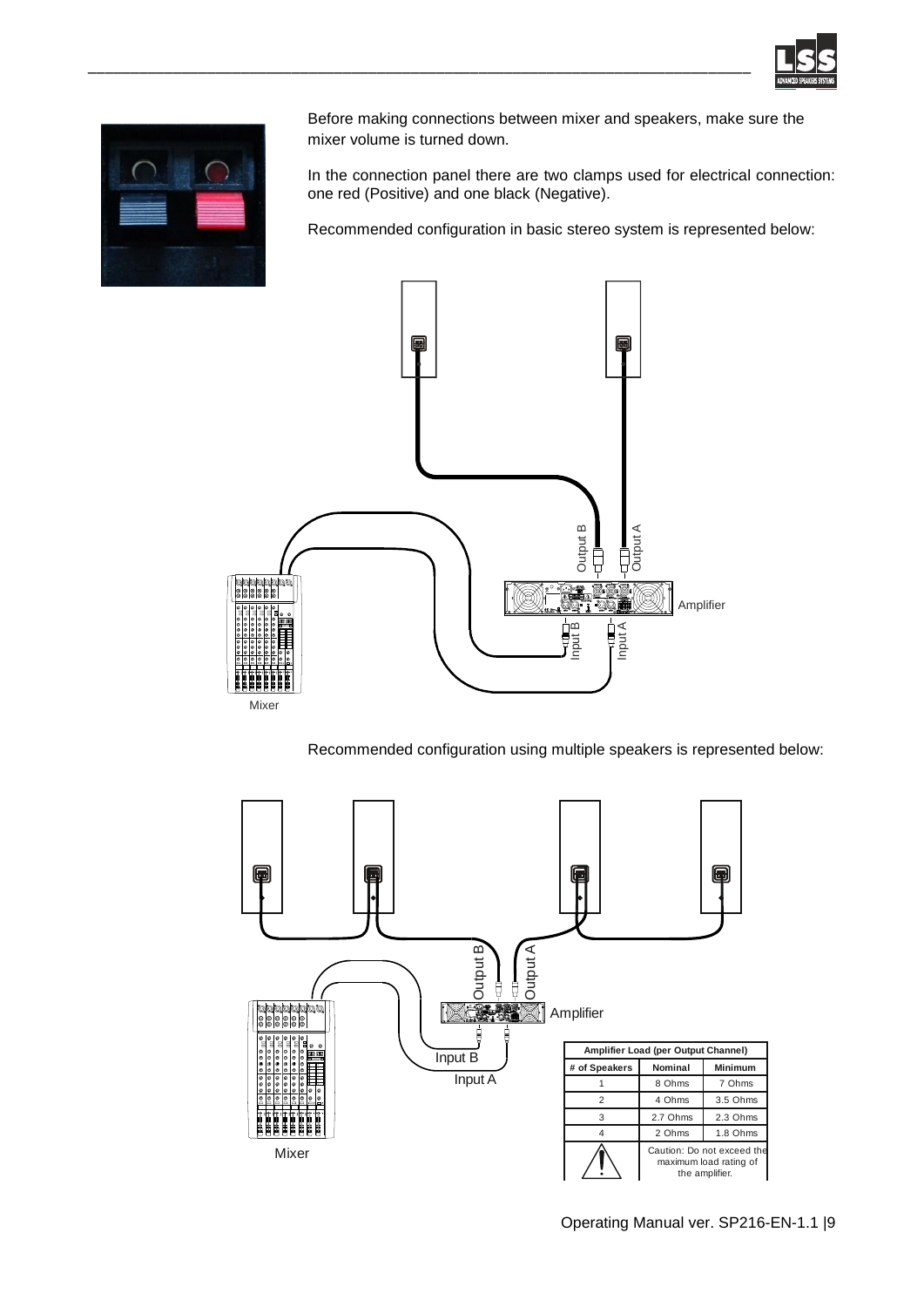### <span id="page-9-0"></span>**WEEE DIRECTIVE**

### **WEEE Directive**

#### **Warning!**

The product is marked with this symbol which indicates not to discard electrical and electronic equipment via the normal procedure for disposal of household waste. For these products there is a diverse collection system in accordance with legislation that requires proper treatment, recovery and recycling of used products. For more information please contact the appropriate local authority.

The black bar underneath indicates that the product was placed on the market after 13 August 2005.

#### **INFORMATION FOR PROPER DISPOSAL**

### **For home users**

### **In the European Union**

Warning: To dispose of this equipment, do not use the ordinary dust bin!

The electrical and electronic equipment must be treated separately and in accordance with legislation that requires proper treatment, recovery and recycling of used products. Following the implementation by member states, private households within the EU can give free electrical and electronic equipment to designated collection facilities \*.

In some countries (\*), your local retailer may withdraw the old product for free if you purchase a new one of similar type.

\* For more information please contact the appropriate local authority.

**In countries outside the EU**: please contact your local authorities and ask for the correct method of disposal.

**In Switzerland**: Used electrical or electronic equipment can be returned free of charge to the dealer, even if you do not purchase a new product.

Further collection facilities are listed on the homepage or [www.swico.ch.](http://www.swico.ch/) [www.sens.ch.](http://www.sens.ch/) 

### **For professional users**

#### **In the European Union**

Warning: If the product is used for business purposes, the following steps to delete it:

contact your LSS dealer for information about the product recall.

Might be charged for the costs of collection and recycling. Small products (and amounts) might be taken back by your local collection facilities.

**In Spain:** contact the established collection system or the local authority for collection of used products.

**In countries outside the EU**: please contact your local authorities and ask for the correct method of disposal.

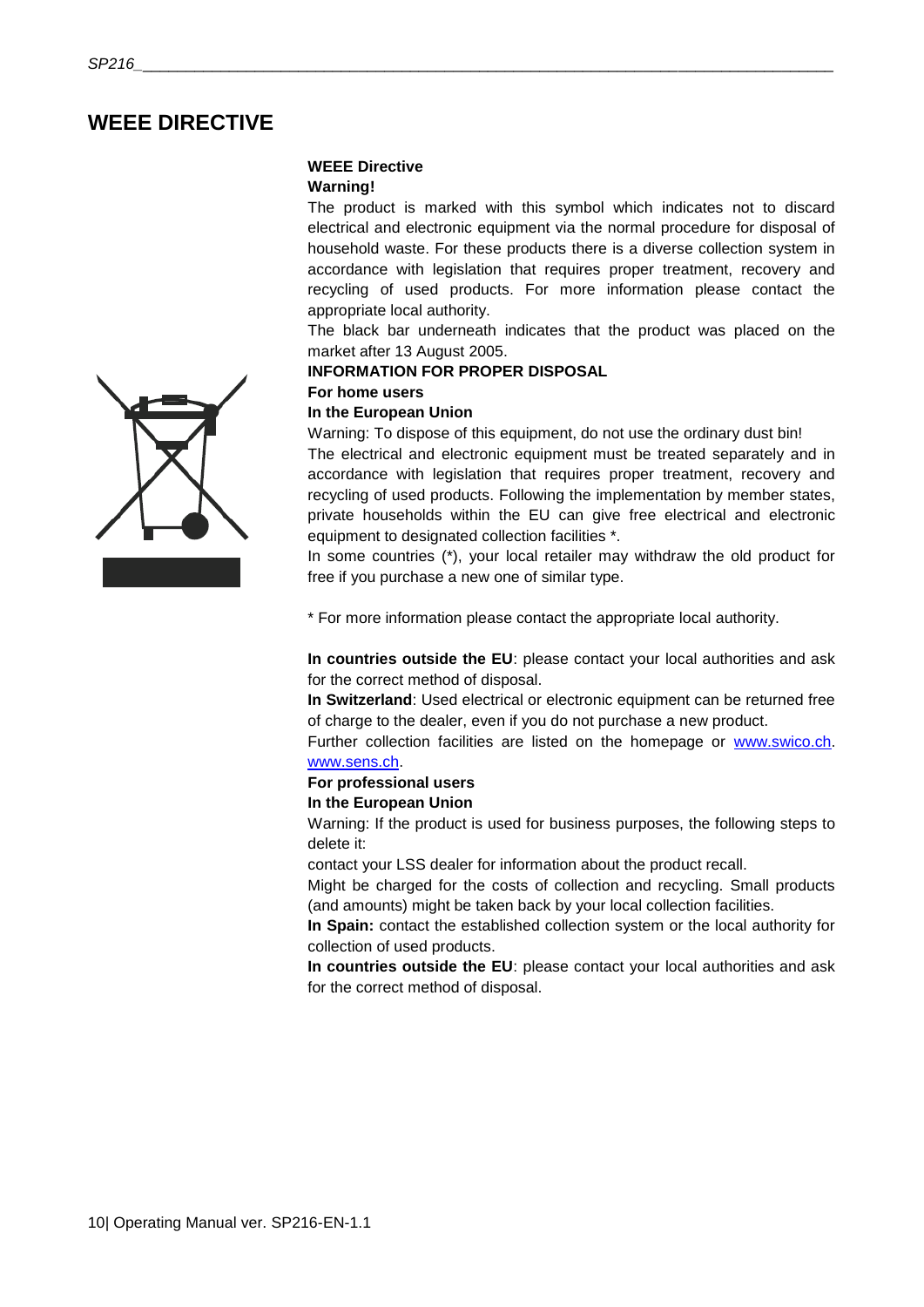

# <span id="page-10-0"></span>**TROUBLESHOOTING**

| Problem                                                                                             | Possible cause (s)                                           | <b>Action</b>                                                                                                                                                                                                                                                                                                                                                                                                                                                                                                                                                                                                                                  |  |  |
|-----------------------------------------------------------------------------------------------------|--------------------------------------------------------------|------------------------------------------------------------------------------------------------------------------------------------------------------------------------------------------------------------------------------------------------------------------------------------------------------------------------------------------------------------------------------------------------------------------------------------------------------------------------------------------------------------------------------------------------------------------------------------------------------------------------------------------------|--|--|
| 1. No Sound                                                                                         | Amplifier                                                    | Connect a known working test speaker to the amplifier outputs. If<br>there is no sound, check that all the electronics are on, the signal<br>routing is correct, the source is active, the volume is turned up,<br>and so on. Correct/repair/replace as necessary. If there is sound,<br>the problem is in the wiring.                                                                                                                                                                                                                                                                                                                         |  |  |
|                                                                                                     | Wiring                                                       | Verify that you have connected the correct wire pairs to the<br>amplifier. Play something at low level through the amplifier (for<br>example, from a CD player or tuner). Connect the test speaker in<br>parallel with the malfunctioning line. If the sound level has gone<br>or is very weak, the line has a short in it (possibly a severe<br>scrape, pinch, or staple puncture). If the sound level is normal,<br>the wire is open (possibly a cut wire or a missed connection).<br>Using the test speaker, move down the line and test each<br>connection/junction until you find the problem and correct it.<br>Observe proper polarity. |  |  |
| 2. Poor Low<br>Frequency<br>Response                                                                | Speakers wired out-<br>of-polarity                           | When two speakers are connected out of polarity, the low<br>frequencies will cancel each other acoustically. Carefully observe<br>the wire markings or tracers on your speaker wires. Verify that<br>the amplifier $(+)$ terminal is connected to pin 1+ of the NL4<br>connector and the amplifier (-) terminal is connected to pin 1- of<br>the NL4 connector.                                                                                                                                                                                                                                                                                |  |  |
| 3. Intermittent<br>output such as<br>crackling or<br>distortion                                     | <b>Faulty Connection</b>                                     | Check all connections at amplifier and speakers to ensure they<br>are all clean and tight. If the problem persists, it may be in the<br>amplifier or wiring. See Problem 1 above.                                                                                                                                                                                                                                                                                                                                                                                                                                                              |  |  |
| 4. Constant<br>noise such as<br>buzzing,<br>hissing,<br>humming                                     | Defective amplifier or<br>other electronic<br><b>Devices</b> | If the noise is present but no program material is playing, the<br>likely cause is the signal chain in the electronics. Evaluate each<br>component as necessary to isolate the problem.                                                                                                                                                                                                                                                                                                                                                                                                                                                        |  |  |
|                                                                                                     | Poor system<br>grounding or ground<br>loop                   | Check and correct the system grounding, as required.                                                                                                                                                                                                                                                                                                                                                                                                                                                                                                                                                                                           |  |  |
| If these suggestions do not solve your problem, contact your nearest LSS dealer or LSS distributor. |                                                              |                                                                                                                                                                                                                                                                                                                                                                                                                                                                                                                                                                                                                                                |  |  |

\_\_\_\_\_\_\_\_\_\_\_\_\_\_\_\_\_\_\_\_\_\_\_\_\_\_\_\_\_\_\_\_\_\_\_\_\_\_\_\_\_\_\_\_\_\_\_\_\_\_\_\_\_\_\_\_\_\_\_\_\_\_\_\_\_\_\_\_\_\_\_\_\_\_\_\_\_\_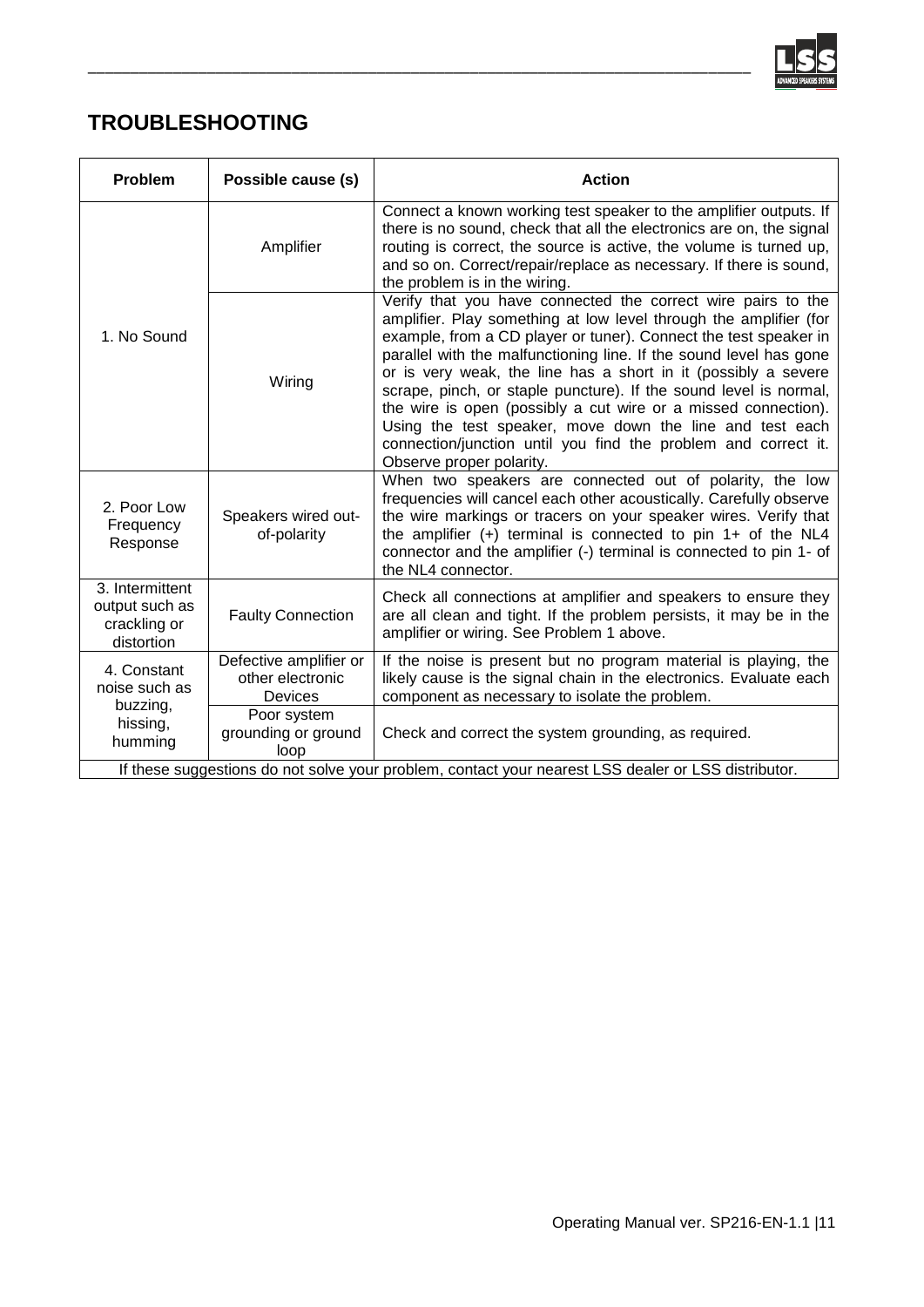# <span id="page-11-0"></span>**DIMENSIONS**

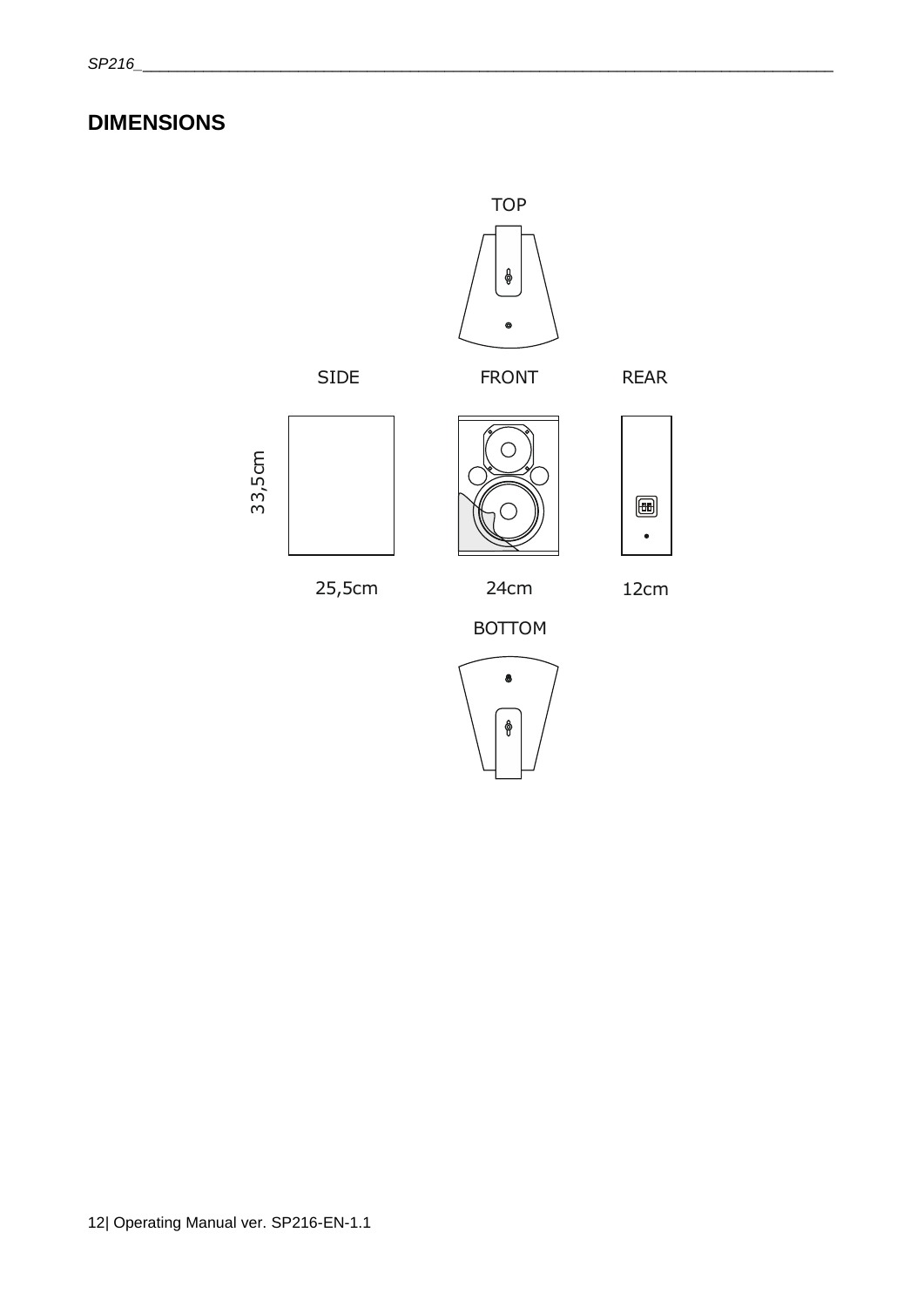

# <span id="page-12-0"></span>**NOTES**